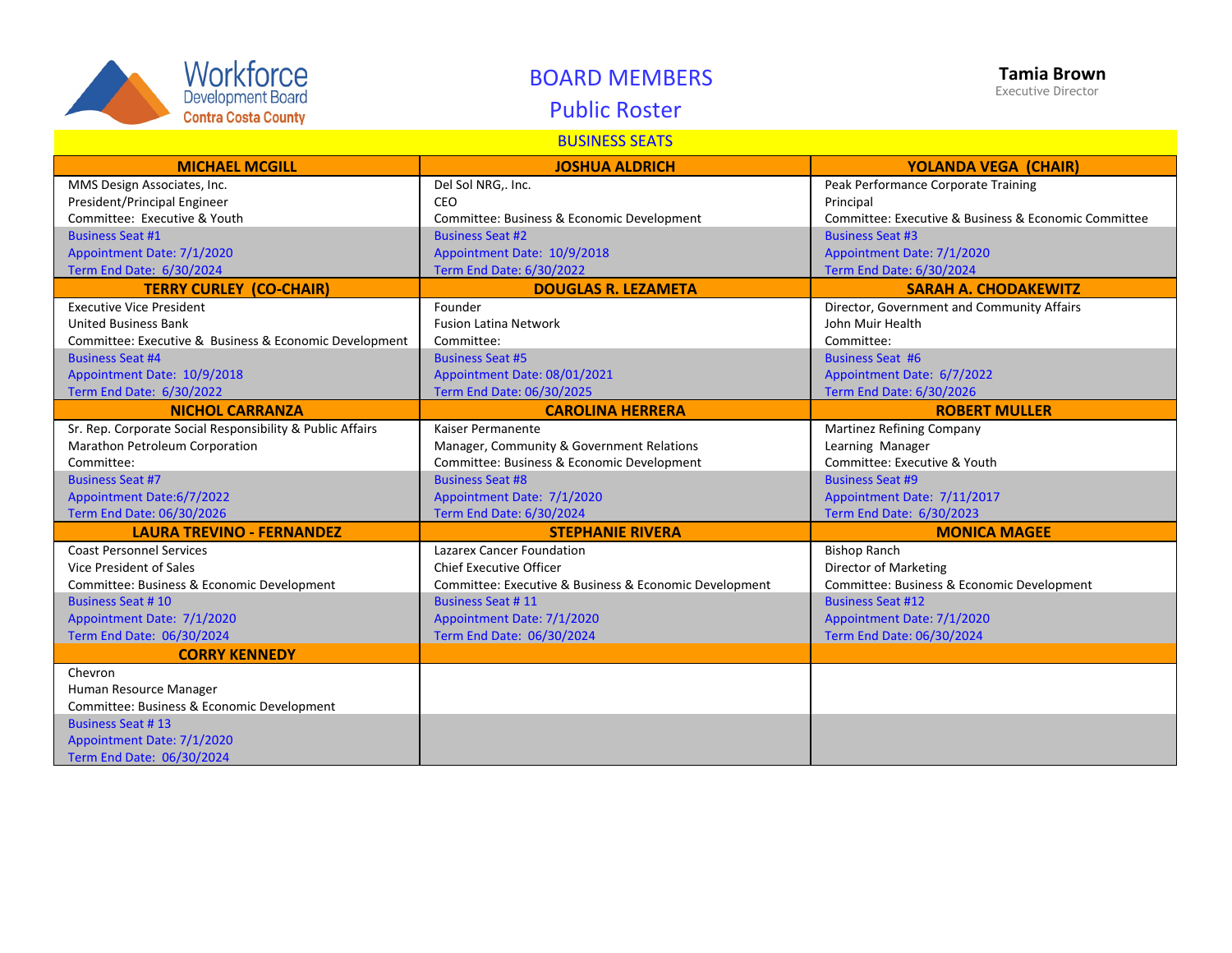| <b>Workforce</b><br>Development Board<br><b>Contra Costa County</b> | <b>BOARD MEMBERS</b><br><b>Public Roster</b>                     | <b>Tamia Brown</b><br><b>Executive Director</b>        |  |  |
|---------------------------------------------------------------------|------------------------------------------------------------------|--------------------------------------------------------|--|--|
| <b>WORKFORCE AND LABOR SEATS</b>                                    |                                                                  |                                                        |  |  |
| <b>THOMAS HANSEN (CO-CHAIR)</b>                                     | <b>JOSHUA ANIJAR</b>                                             | <b>TIMOTHY JEFFRIES</b>                                |  |  |
| <b>IBEW Local 302</b>                                               | Central Labor Council Contra Costa County                        | BM Local 549                                           |  |  |
| <b>Business Manager</b>                                             | <b>Executive Director</b>                                        |                                                        |  |  |
| Committee: Executive & Youth                                        | Committee: Executive                                             | Committee:                                             |  |  |
| Workforce & Labor Seat #1                                           | Workforce and Labor Seat #2                                      | Workforce and Labor Seat #3                            |  |  |
| Appointment Date: 07/01/2021                                        | Appointment Date: 12/10/2019                                     | Appointment Date: 07/1/2021                            |  |  |
| Term End Date: 6/30/2025                                            | Term End Date: 6/30/2023                                         | Term End Date: 6/30/2025                               |  |  |
| <b>STEVE OLDER</b>                                                  | <b>TRACI YOUNG</b>                                               |                                                        |  |  |
| <b>Machinists Union Local 1173</b>                                  | Central Labor Council Contra Costa County                        |                                                        |  |  |
| Area Director/Business Representative                               | Community Services Director, Labor Liaison to UWBA               |                                                        |  |  |
| Committee:                                                          | Committee:                                                       |                                                        |  |  |
| Workforce and Labor Seat #4                                         | Workforce and Labor Seat #5                                      |                                                        |  |  |
| Appointment Date: 08/01/2021                                        | Appointment Date: 08/01/2021                                     |                                                        |  |  |
| Term End Date: 6/30/2025                                            | Term End Date: 6/30/2025                                         |                                                        |  |  |
| <b>EDUCATION AND TRAINING SEATS</b>                                 |                                                                  |                                                        |  |  |
| <b>VACANT</b>                                                       | <b>KELLY SCHELIN</b>                                             |                                                        |  |  |
|                                                                     | Contra Costa College                                             |                                                        |  |  |
|                                                                     | Associate Vice Chancellor, Educational Services                  |                                                        |  |  |
|                                                                     | Committee: Business & Economic Development                       |                                                        |  |  |
| <b>Education &amp; Training Seat #1</b>                             | Seat No: Business #2                                             |                                                        |  |  |
| <b>Appointment Date:</b>                                            | Appointment Date: 7/1/2020                                       |                                                        |  |  |
| Term End Date: 06/30/20XX                                           | Term End Date: 6/30/2024                                         |                                                        |  |  |
|                                                                     | <b>GOVERNMENTAL AND ECONOMIC AND COMMUNITY DEVELOPMENT SEATS</b> |                                                        |  |  |
| <b>VACANT</b>                                                       | <b>RICHARD JOHNSON</b>                                           | <b>KWAME REED</b>                                      |  |  |
|                                                                     | California Employment Development Department                     | City of Antioch                                        |  |  |
|                                                                     | Employment Service/Program Manager II                            | Economic & Community Development                       |  |  |
| Committee:                                                          | Committee: Business & Economic Development                       | Committee: Executive & Business & Economic Development |  |  |
| Governmental & Eco. & Community Dev. Seat #1                        | Governmental & Eco. & Community Dev. Seat #2                     | Governmental & Eco. & Community Dev. Seat #3           |  |  |
| <b>Appointment Date:</b>                                            | Appointment Date: 7/1/2020                                       | Appointment Date: 7/1/2020                             |  |  |
| Term End Date: 6/30/20XX                                            | Term End Date: 6/30/2024                                         | Term End Date: 6/30/2024                               |  |  |